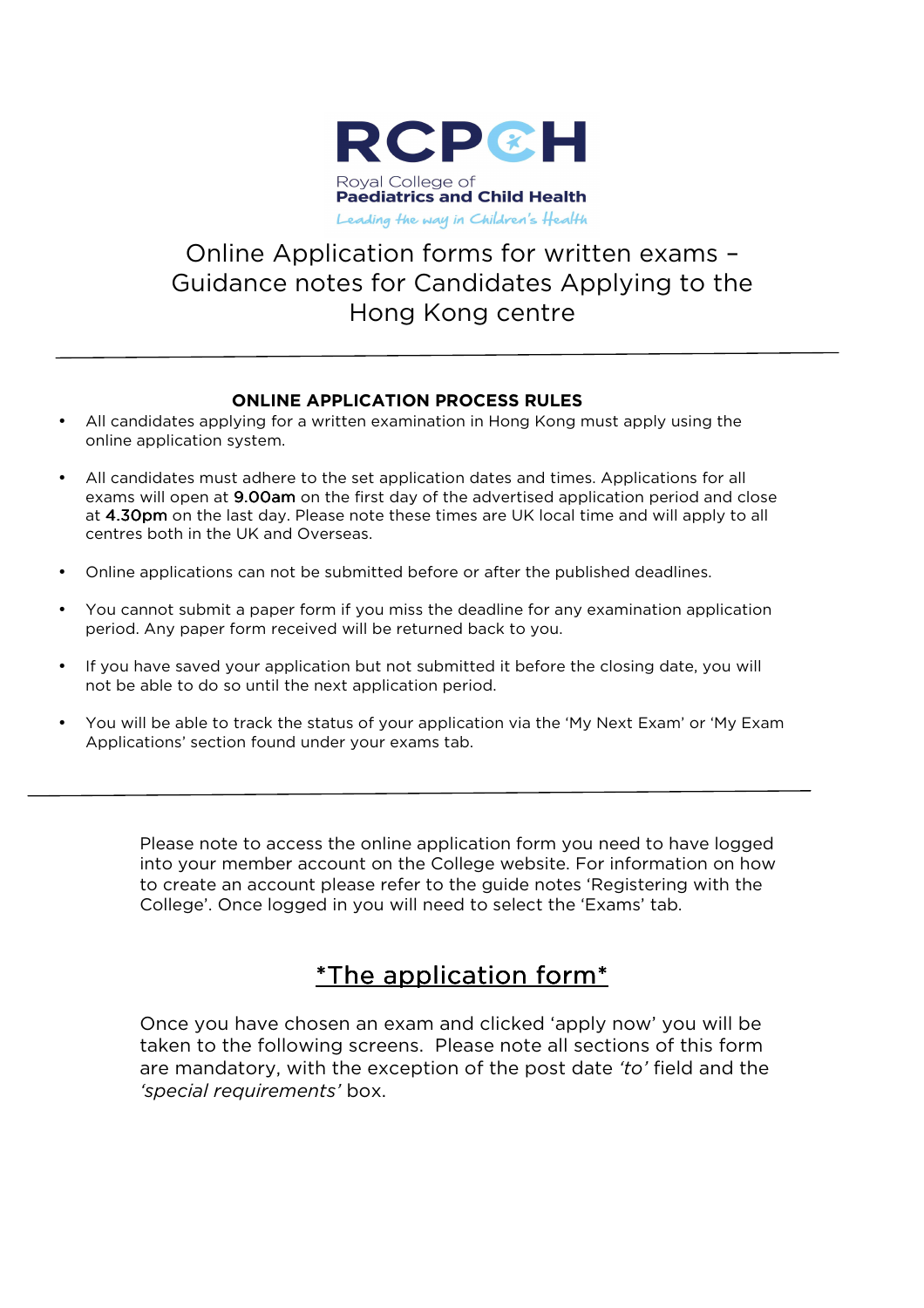

1. Region: Select the Overseas region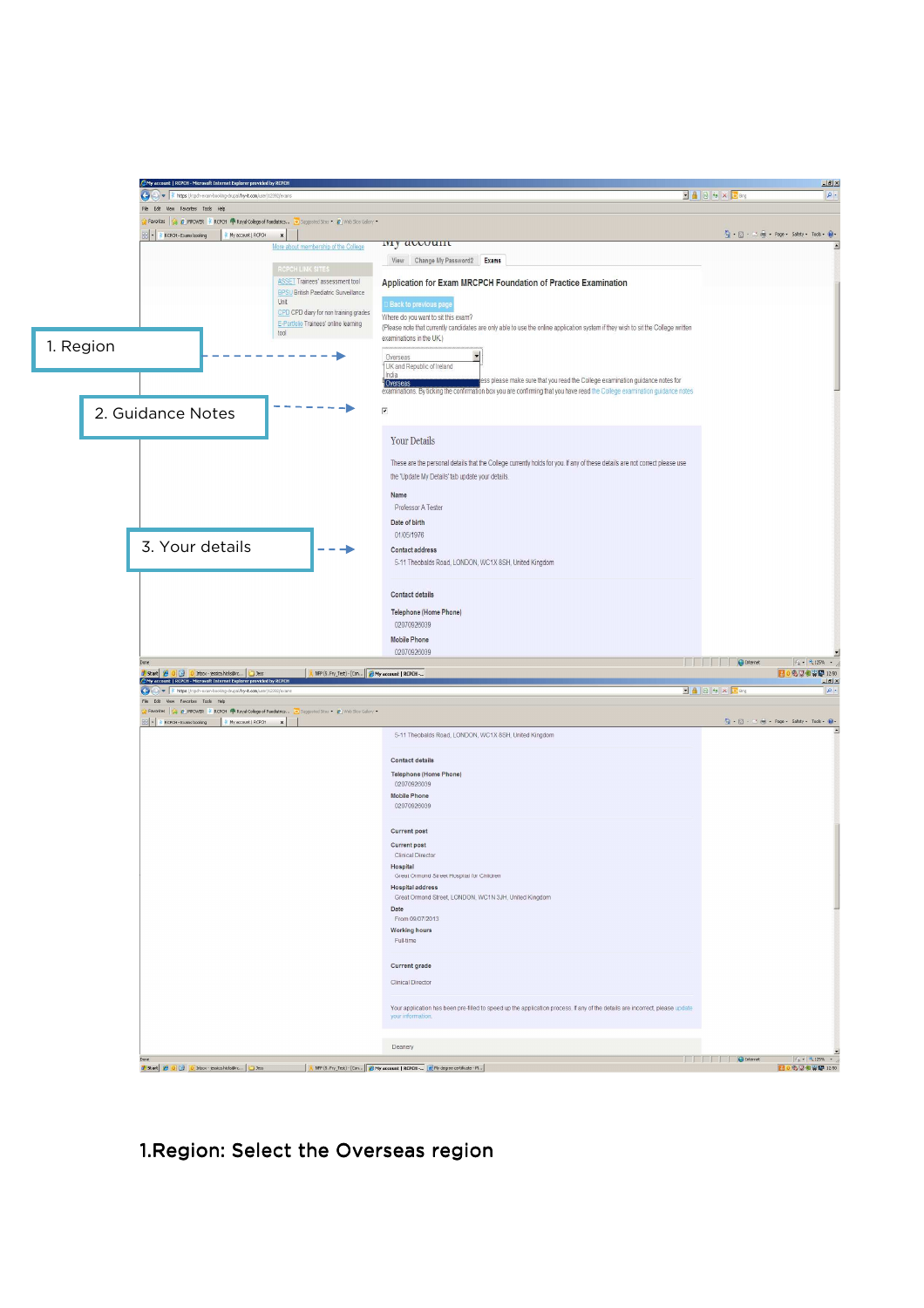### 2. THE GUIDANCE NOTES

• All candidates must tick that you have read and understood this document before an application can be submitted.

## **3.YOUR DETAILS**

- This section shows the personal details and employment information that the RCPCH already holds about you
- If the information is incorrect you must click on the *'update your information'* link at the bottom.
- If some of this information is NOT held on our database the system will ask you for it.
- The system has a list of hospitals. If your current place of work is not displayed you can overwrite this. Candidates can also choose what site they are at via a drop down or overwrite this if required.
- Please note that the date 'from' box is mandatory but the date 'to' box is not.



## **4.EXAMINATION CENTRES**

• Candidates will see the Hong Kong centre from the drop down list.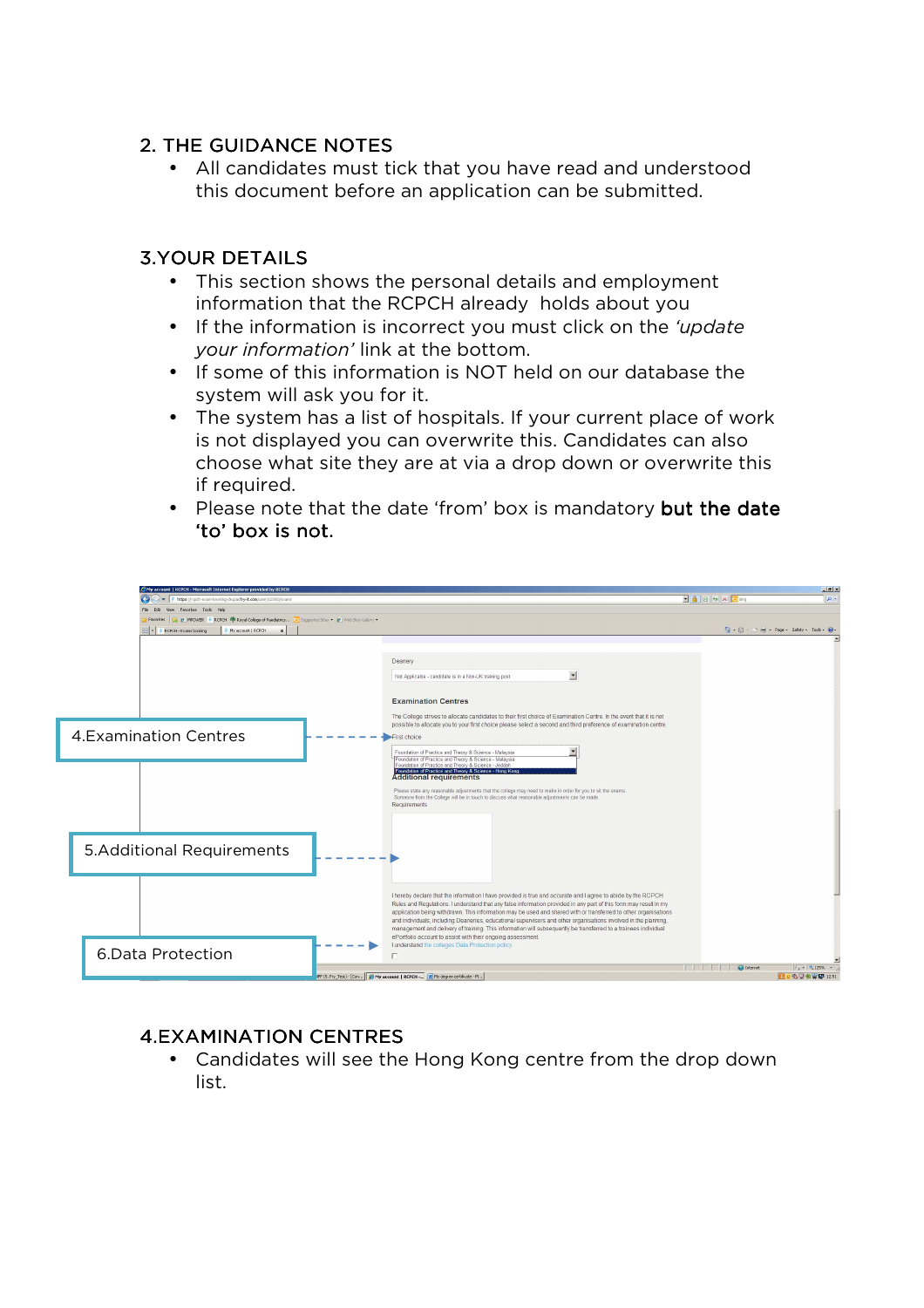#### **5.Additional Requirements**

• You must state any reasonable adjustments that the college may need to make in order for you to sit the exams. A medical certificate or consultant's report is required in support. This must be sent at the time of submitting your online application, to the details below:

RCPCH, Examinations Team, 5-11 Theobalds Road, London, WC1X 8SH

• If you do not require any reasonable adjustments please leave this blank.

#### 6.DATA PROTECTION

• All candidates must tick that you have read and understood this document before an application can be submitted. This can be found on the link next to the tick box.

### SAVE APPLICATION/CHECK/SUBMIT BUTTONS

- At the bottom of the page you will see a *'Save application'* button and a *'Check'* button
- The *'Save application'* button will allow you to save your application form and come back to it at any time during the application period. Alternatively you will also be able to remove it.
- If a candidate saves an application after choosing a centre but before paying, this seat and choice of centre has not been held for them and could be taken up by someone else.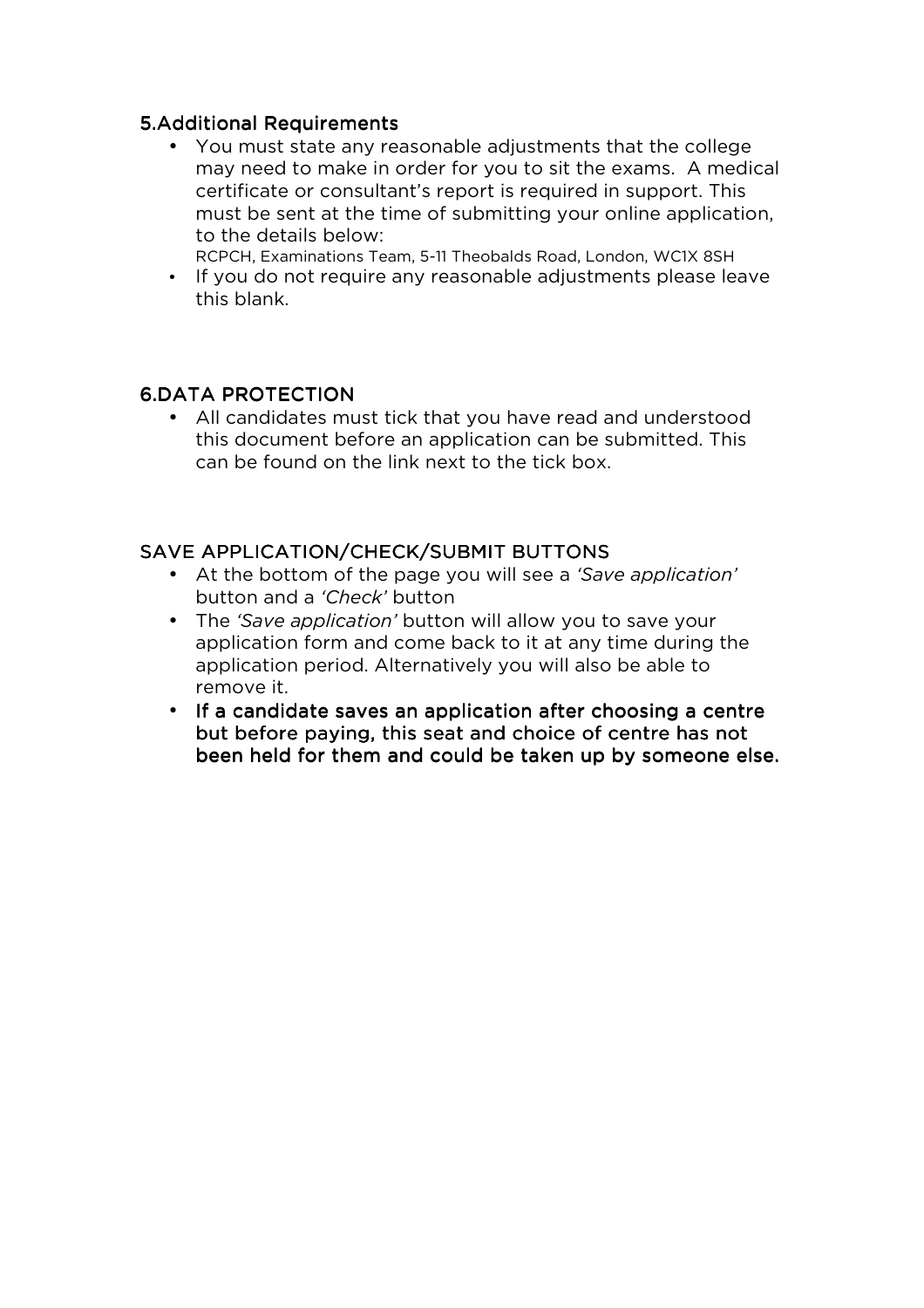